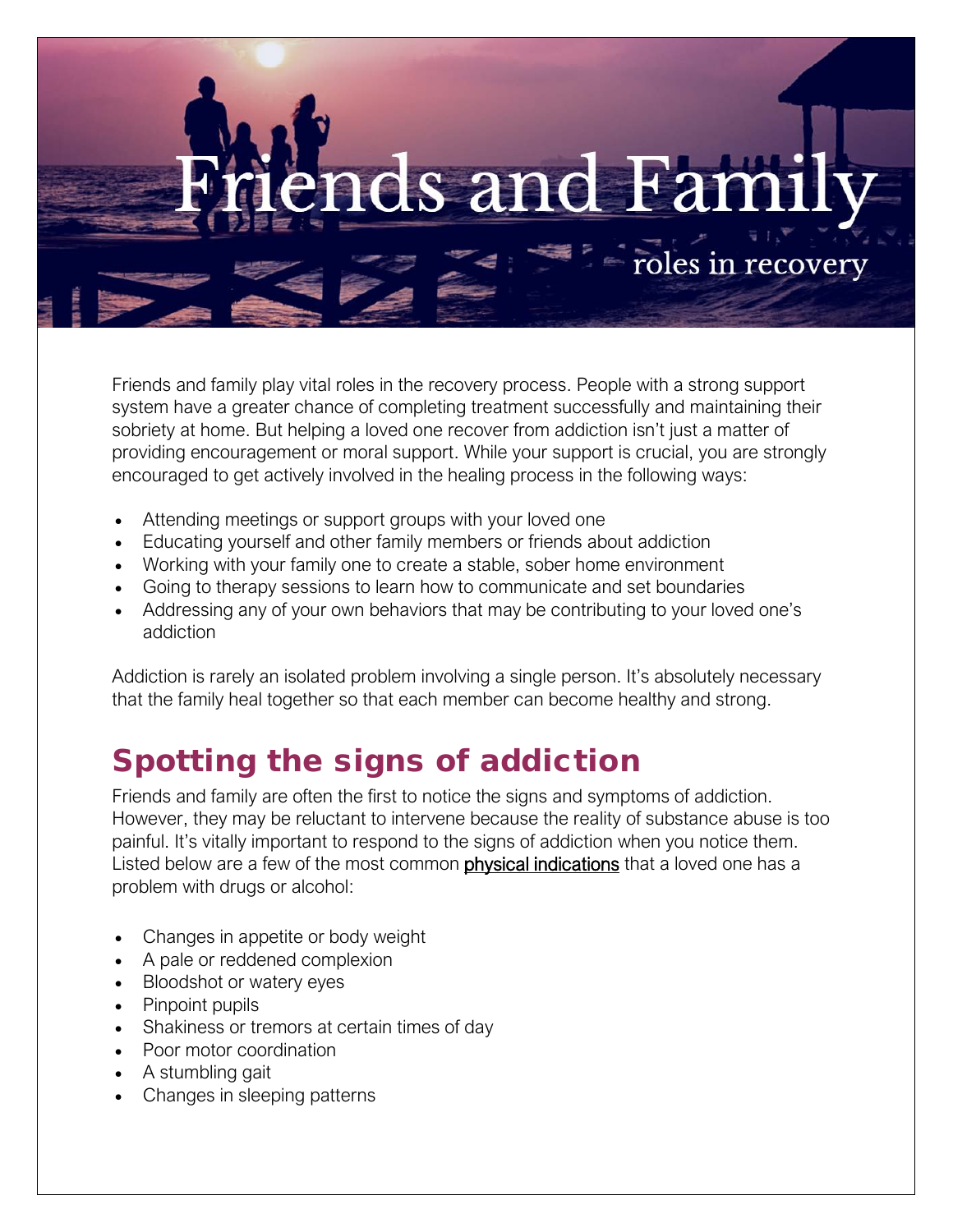- Needle marks or bruises on the arms
- Sweating without excessive physical activity
- Unusual body odors

Some of the most noticeable red flags involve changes in a loved one's moods, appearance, or behaviors:

- Isolation from friends or family
- Loss of interest in favorite activities
- Failures at school/Poor performance on the job
- Constantly borrowing (or stealing) money
- Dramatic mood swings[/Depressed mood](https://www.therecoveryvillage.com/depression/)
- [Anxiety and restlessness](https://www.therecoveryvillage.com/anxiety-disorder/)
- Uncharacteristic outbursts of anger or aggression
- Poor hygiene and grooming
- Secretive behavior
- Unusual or inappropriate clothing (sunglasses after dark, long-sleeved shirts during the day, t-shirts with alcohol logos or references to drug use)

### Support vs. enabling

For many families, codependency is one of the underlying factors in addiction. Codependency is a behavioral pattern in which one member of a relationship enables another's addiction in order to gain approval, love, or power over the other.

How can you tell the difference between supporting and enabling a loved one? Here are a few key differences:

- Underlying motives. A supportive family member's goal is to help the loved one recover from addiction. A codependent relative unconsciously wants to keep the addict sick so that he or she relies on them for help. Supportive friends will attend meetings with their loved one, go to counseling, and refuse to accept or participate in the addictive behavior. Codependents will lie to cover up an addict's drug abuse, give them money to pay bills, or use drugs with them in order to keep them "safe" at home.
- Level of attachment. A supportive person may be deeply concerned about a loved one's destructive behavior, but not to the point of sacrificing his or her own self-interest. A codependent is willing to give up time, money, and endless emotional energy to "help" an addicted loved one. A codependent's sense of self-worth is so deeply intertwined with the addict that breaking the attachment can cause emotional trauma.
- Strength of boundaries. A supportive friend or relative is ready to help the addict, but he or she can also set boundaries against inappropriate or threatening behavior. A codependent has very weak boundaries — or no boundaries at all. A codependent will